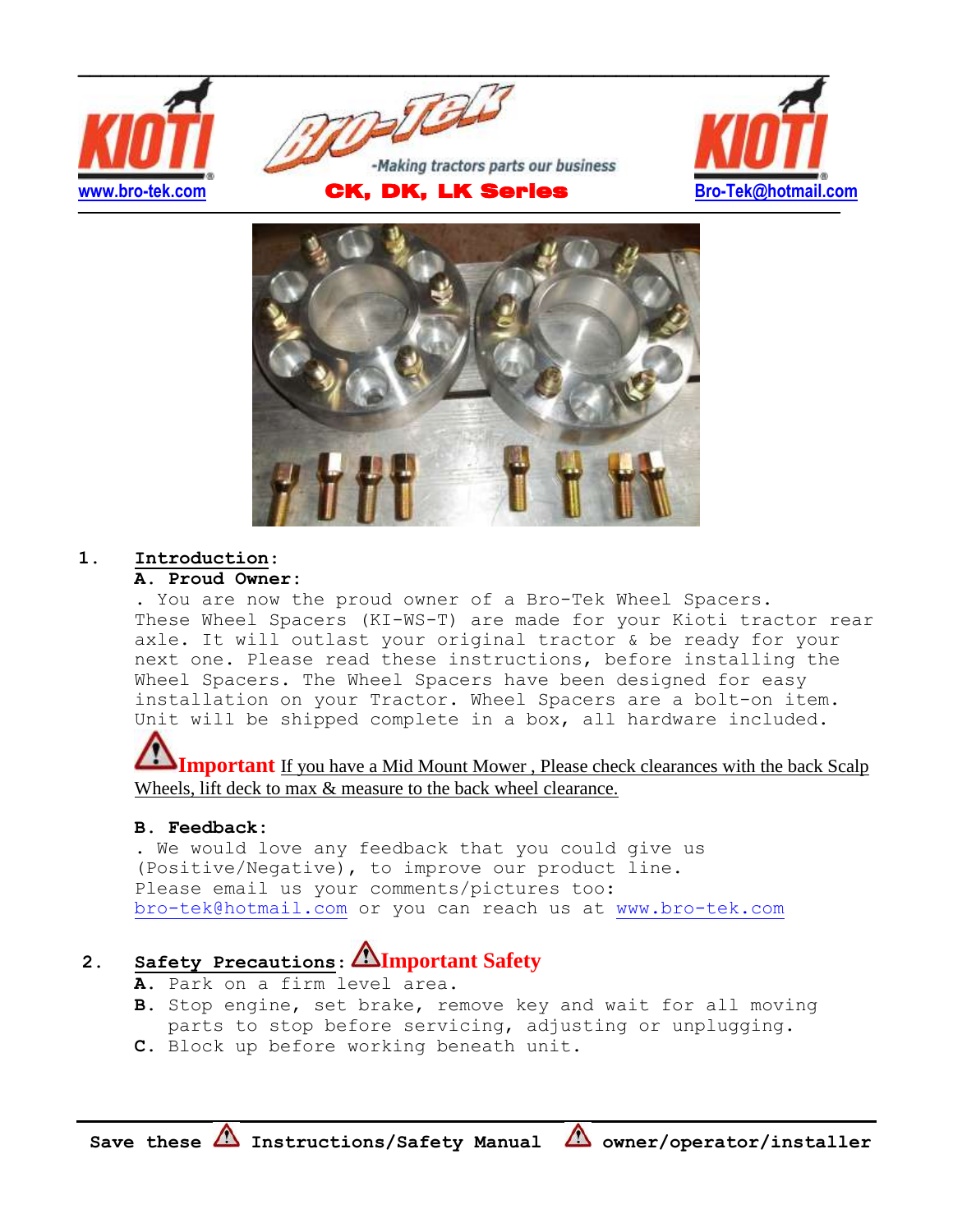

### **3. Tools/torque/Parts required**:

- **A.** Socket ¾ & 15/16"
- **B.** Torque wrench (min capacity rating 180 Lb-Ft).
- **C.** Floor Jack & Jack stands (proper rating).
- **D.** Locktite, Medium Strength Thread locker (Blue)
- **E.** Chainsaw file

#### **4. Assembly Instructions:**

**A. Once you have followed the safety precautions & have removed the Wheel Spacers from its packaging, please take notes of all the parts(see main photo on first page) & follow the assembly instruction.**

**B. Free up work place of all disturbances & clutter. Take your time installing it (This can be easily be done by one person in 20 to 25 minutes).**

**C. Before lifting, with the jack, the tractor, break loose the nuts on the rear wheels, this will help out.**

**D. If you have the backhoe on, you can save yourself some time & use the stabilizer of the backhoe to lift the rear. For those without a backhoe, jack up & place the jack stand on the tractor. Jack stands must be stable/secure place on the tractor/ground.**

## **E.It's now the time to remove the tire.**

**Caution** if you have loaded tires and haven't taken them off before then beware they can be **VERY heavy**. Make sure that the jack stands are stable before removing the wheel.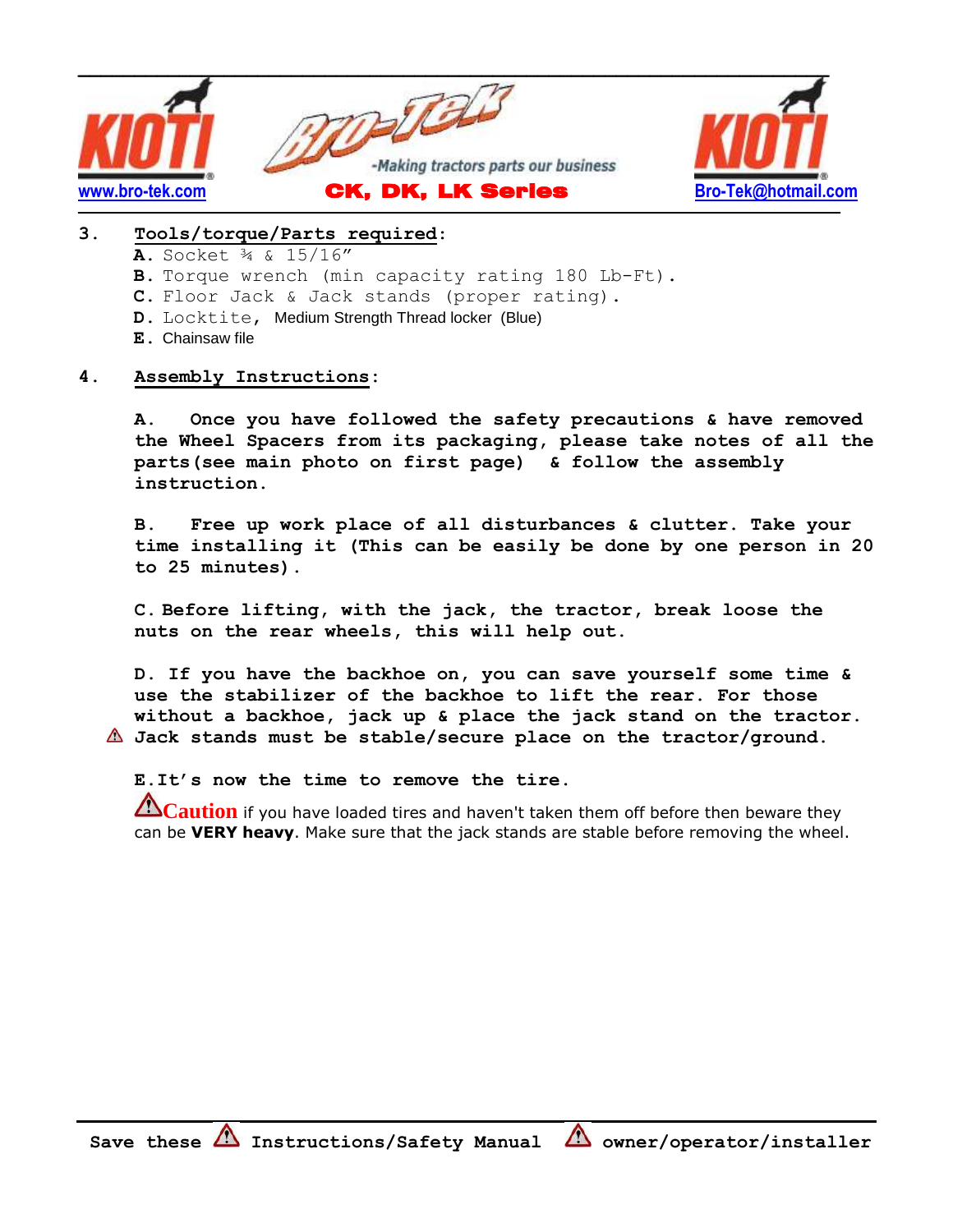

**F.The factory 2 nuts & 4 bolts are the same tread type (16mm) as the one supplied with the spacers, but do not have the taper/cone seat.** 



**Factory OEM bolts/nut per Axle** 



**do not mix these up. You should now have 2 factory nuts/lock washer. Disregard the 4 factory bolts/lock washer. We supplied new Lock Washer for the install of the wheel.** In Step "H" **to install the rim**

 Do not use the OEM factory bolts or nuts to install the **spacer to the axle. We supplied 4 New Gold taper lug Bolts & steal 2 new gold Nuts (of the 6) from the spacer. Factory 2 Stud to remain on the axle.**

**Now is a good time to test fit the spacer to the Axle & then to the wheel rim. The spacer should make full contact to the axle, the rim hole may have to be file a very small amount to clear the spacer lug. It's much easier to sort any problems without having anything bolted down. If everything looks good add some** 

**Locktite to 2 studs & 4 new gold lug bolt Supplied (cone seat)**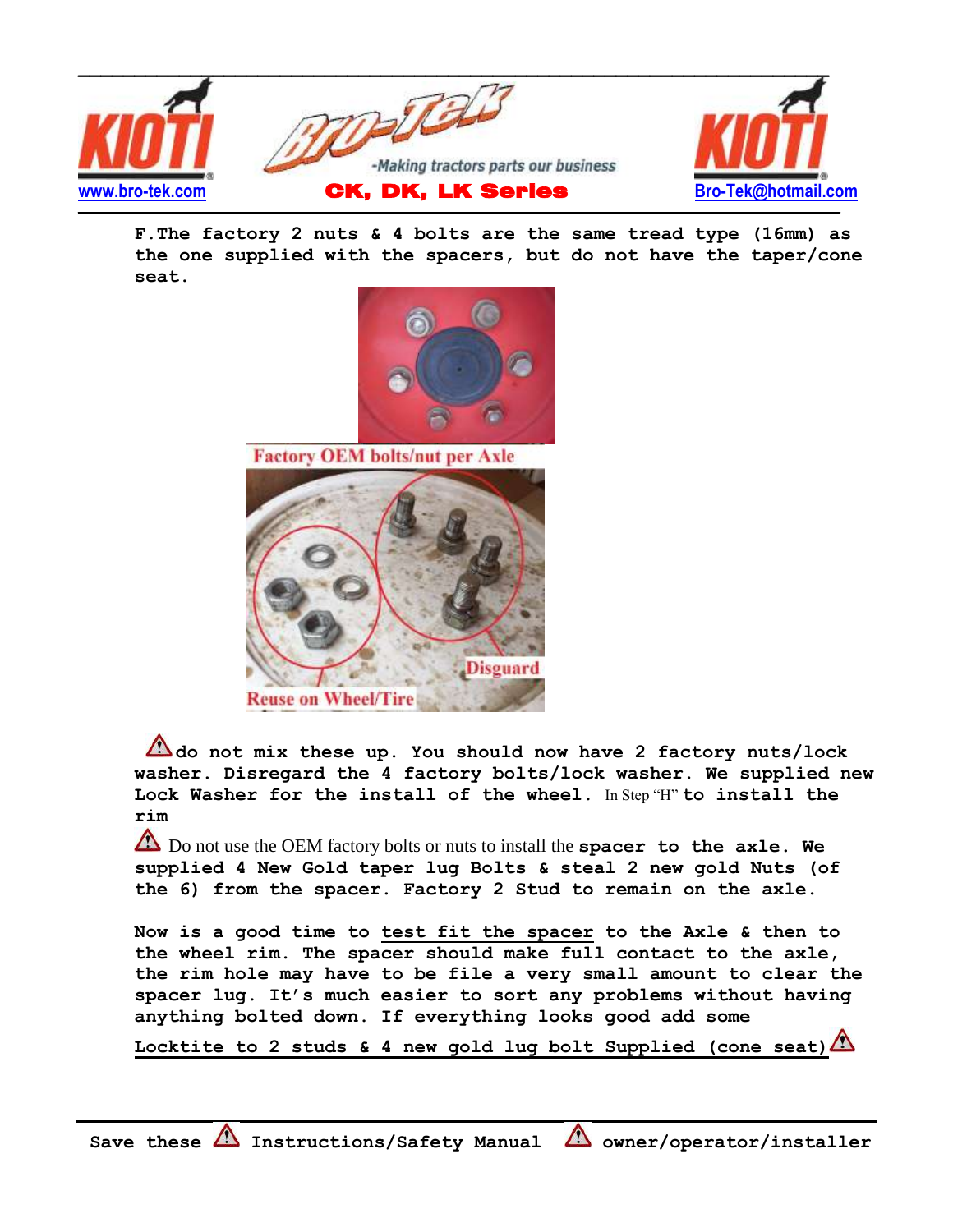

**G.To install the spacers, you will need a long bar (if hand brake is not strong enough), to hold the axle from turning (add Blue**  Thread locker to the bolts).

Get your ¾ " socket & make sure to **use the supplied 4 gold lug bolt & 2** 

**gold nuts (**15/16 "socket) **that came with the spacer. (cone seat) the nut have a tapered end, make sure only these nuts tapered nuts are used to install the spacers to the axle.** 



Taper ends must make contact with the spacers.

**Please take the time to make the install in a 3 steps. First hand tighten the bolts; Second torque the bolts to half the torque in a crisscross pattern & Finally torque the bolt to their final value of 150 ft. lbs for the rears wheels.**

4 new Gold Lug bolt & 2 new Nut from the Spacer use to install Spacer to Axle



**Gold Nut/ Cone end towards the Spacer**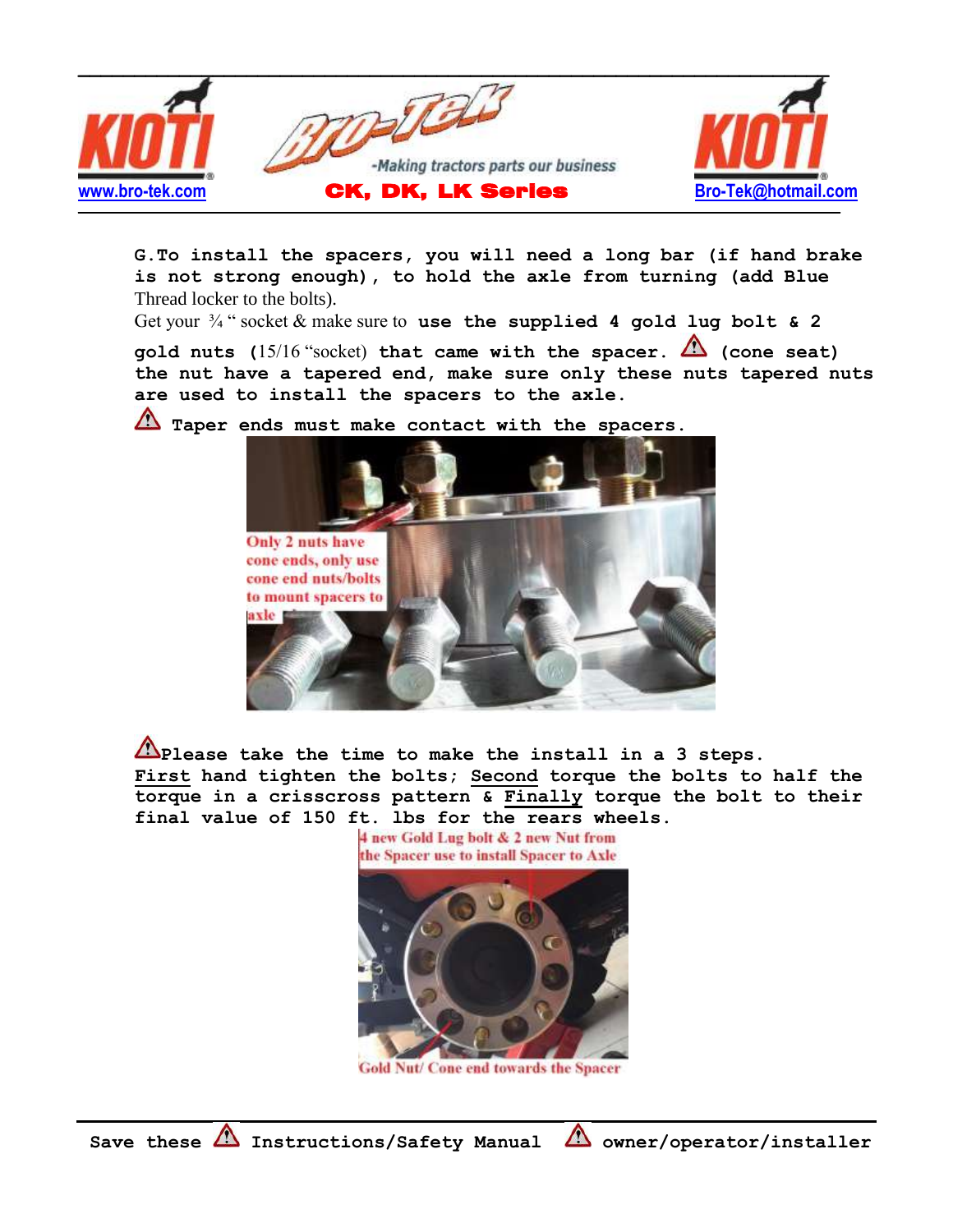

- H. Get your Tire/Rim & **add Locktite to the 6 studs on the spacer. You will need to use the supplied nuts & reuse the 2 factory nuts & all the Washer/lockwasher to install the rim/wheel. Torque the nuts to 160 ft. lbs for the rear wheels in the same 3 steps as above.**
- **This time the flat end of the nut must make contact with the lockwasher/washer/rim. The Gold nut Taper end will stick out. See pic.**



**We have found that having a metal shovel and rolling the tire onto it, makes the job of lining up everything must easier. One can slide the tire around, pry & lever the tire into place.**

**I. Check clearances around the Wheel, no point of contact should be noticed.** 

I. **Check everything out for clearances & binding. Recheck nuts & bolts after the first 20 minutes travel & at your regular oil change.**